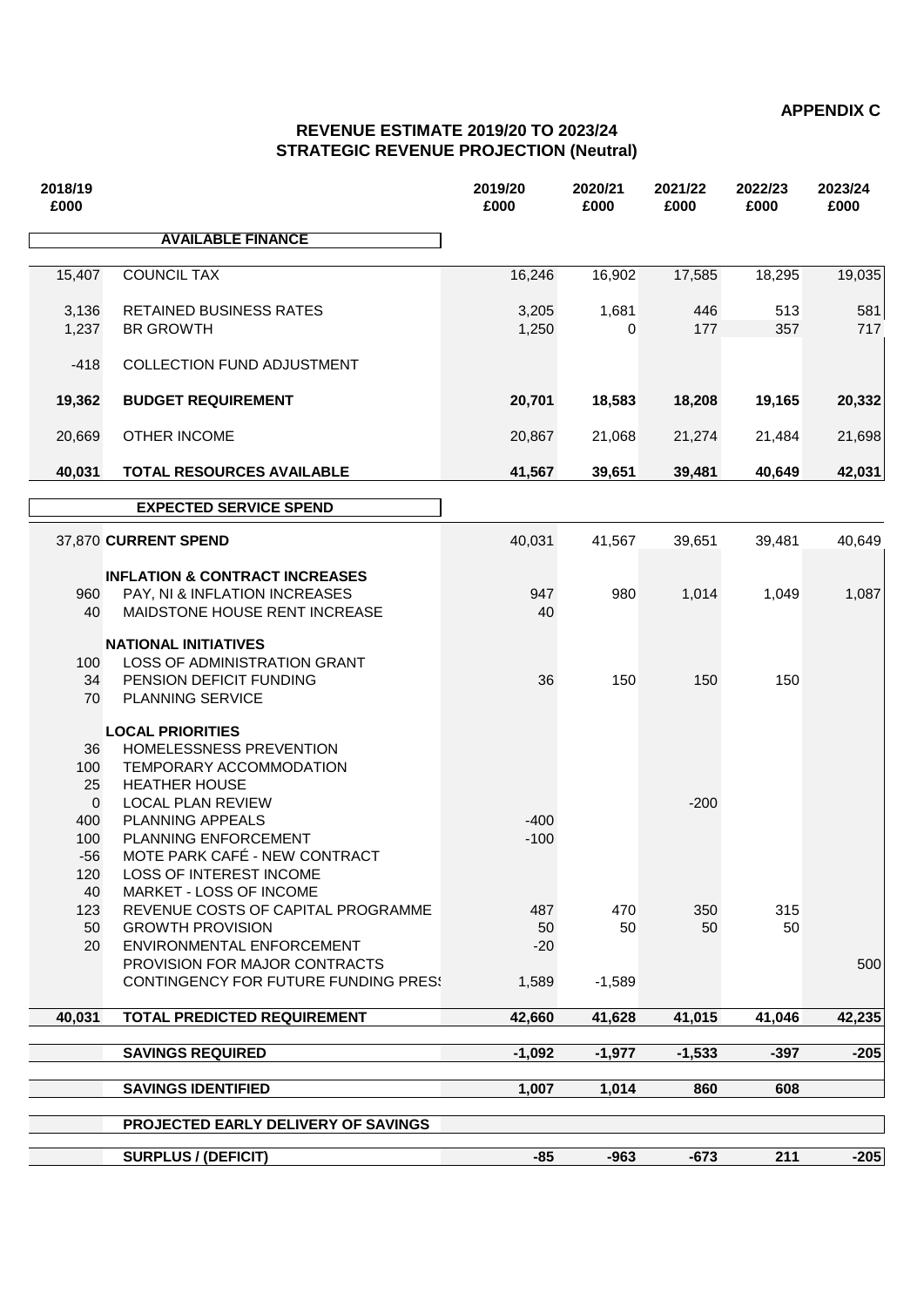**APPENDIX C**

## **REVENUE ESTIMATE 2019/20 TO 2023/24 STRATEGIC REVENUE PROJECTION (Adverse)**

| 2018/19<br>£000                                        |                                                                                                                                                                                                                | 2019/20<br>£000    | 2020/21<br>£000 | 2021/22<br>£000 | 2022/23<br>£000 | 2023/24<br>£000 |
|--------------------------------------------------------|----------------------------------------------------------------------------------------------------------------------------------------------------------------------------------------------------------------|--------------------|-----------------|-----------------|-----------------|-----------------|
|                                                        | <b>AVAILABLE FINANCE</b>                                                                                                                                                                                       |                    |                 |                 |                 |                 |
| 15,407                                                 | <b>COUNCIL TAX</b>                                                                                                                                                                                             | 16,087             | 16,572          | 17,073          | 17,588          | 18,120          |
| 3,136<br>1,237                                         | <b>RETAINED BUSINESS RATES</b><br><b>BR GROWTH</b>                                                                                                                                                             | 3,205<br>1,250     | 1,649<br>0      | 381<br>0        | 414<br>$\Omega$ | 447             |
| $-418$                                                 | COLLECTION FUND ADJUSTMENT                                                                                                                                                                                     |                    |                 |                 |                 |                 |
| 19,362                                                 | <b>BUDGET REQUIREMENT</b>                                                                                                                                                                                      | 20,541             | 18,221          | 17,454          | 18,002          | 18,566          |
| 20,669                                                 | <b>OTHER INCOME</b>                                                                                                                                                                                            | 20,808             | 20,950          | 21,094          | 21,242          | 21,393          |
| 40,031                                                 | <b>TOTAL RESOURCES AVAILABLE</b>                                                                                                                                                                               | 41,349             | 39,171          | 38,548          | 39,244          | 39,959          |
|                                                        | <b>EXPECTED SERVICE SPEND</b>                                                                                                                                                                                  |                    |                 |                 |                 |                 |
|                                                        | 37,870 CURRENT SPEND                                                                                                                                                                                           | 40,031             | 41,349          | 39,171          | 38,548          | 39,244          |
| 960<br>40                                              | <b>INFLATION &amp; CONTRACT INCREASES</b><br>PAY, NI & INFLATION INCREASES<br>MAIDSTONE HOUSE RENT INCREASE                                                                                                    | 1,348<br>40        | 1,413           | 1,482           | 1,555           | 1,633           |
| 100<br>34<br>70                                        | <b>NATIONAL INITIATIVES</b><br>LOSS OF ADMINISTRATION GRANT<br>PENSION DEFICIT FUNDING<br><b>PLANNING SERVICE</b>                                                                                              | 36                 | 150             | 150             | 150             |                 |
| 36<br>100<br>25<br>$\mathbf{0}$<br>400<br>100<br>$-56$ | <b>LOCAL PRIORITIES</b><br>HOMELESSNESS PREVENTION<br>TEMPORARY ACCOMMODATION<br><b>HEATHER HOUSE</b><br><b>LOCAL PLAN REVIEW</b><br>PLANNING APPEALS<br>PLANNING ENFORCEMENT<br>MOTE PARK CAFÉ - NEW CONTRACT | $-400$<br>$-100$   |                 | $-200$          |                 |                 |
| 120<br>40<br>123<br>50<br>20                           | LOSS OF INTEREST INCOME<br><b>MARKET - LOSS OF INCOME</b><br>REVENUE COSTS OF CAPITAL PROGRAMME<br><b>GROWTH PROVISION</b><br>ENVIRONMENTAL ENFORCEMENT<br>PROVISION FOR MAJOR CONTRACTS                       | 487<br>50<br>$-20$ | 470<br>50       | 350<br>50       | 315<br>50       | 500             |
|                                                        | <b>CONTINGENCY FOR FUTURE FUNDING PRESS</b>                                                                                                                                                                    | 1,589              | $-1.589$        |                 |                 |                 |
| 40,031                                                 | <b>TOTAL PREDICTED REQUIREMENT</b>                                                                                                                                                                             | 43,060             | 41,844          | 41,002          | 40,618          | 41,377          |
|                                                        | <b>SAVINGS REQUIRED</b>                                                                                                                                                                                        | $-1,711$           | $-2,673$        | $-2,454$        | $-1,374$        | $-1,418$        |
|                                                        | <b>SAVINGS IDENTIFIED</b>                                                                                                                                                                                      | 1,007              | 1,014           | 860             | 608             |                 |
|                                                        | PROJECTED EARLY DELIVERY OF SAVINGS                                                                                                                                                                            |                    |                 |                 |                 |                 |
|                                                        | <b>SURPLUS / (DEFICIT)</b>                                                                                                                                                                                     | $-704$             | $-1,659$        | $-1,594$        | $-766$          | $-1,418$        |